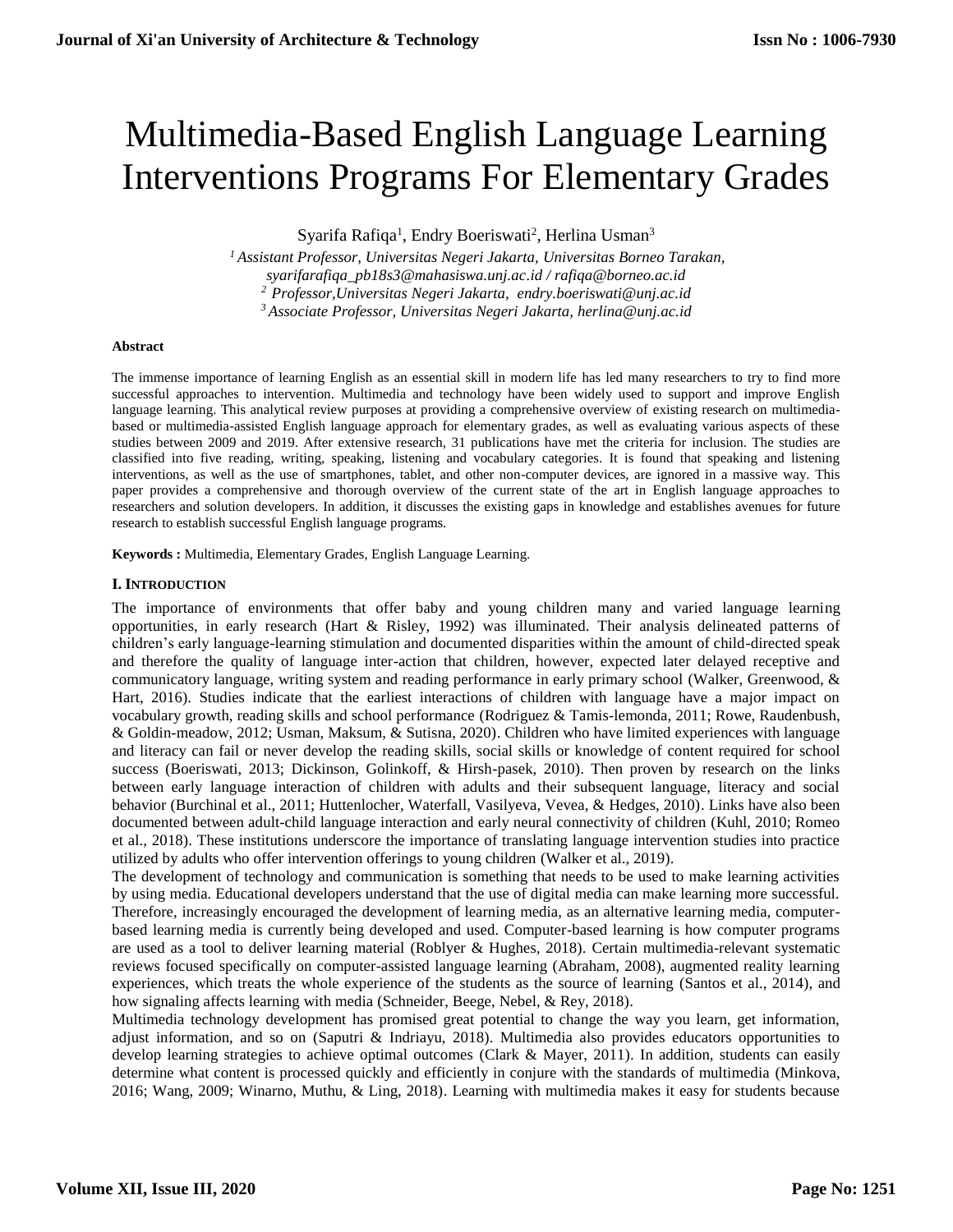as a source of information, multimedia is no longer based on book-only text, but more generally than that (Leow, 2014; Mantiri, 2014).

This study focuses on the multimedia-based intervention program for elementary grade language learning instruction. The aim of this study is to: (1) Present a comprehensive review of studies that applied multimedia to their language learning program from 2009 until 2019, (2) To provide the foundation on which new researchers and developers in this area can find their content and instructional mechanisms of the program identified, and (3) analyze reviewed studies from different aspects. Thirty-one studies have met the criteria for inclusion and identifying language learning articles based on multimedia.

## **II. METHOD**

## *2.1 Article Retrieval Scheme Design*

Google Scholar and other relevant data bases (ERIC and Science Direct) have been used to conduct this research, and various keywords have been used to find specific papers, such as "multimedia-based" "multimedia learning", "English learning", "language learning", "English intervention program", "reading intervention program", "listening intervention program", "speaking intervention program", "vocabulary intervention program", "elementary school", "primary school" was applied as the search for the targeted articles. After excluding studies that were not (a) match the theme (b) in English (c) published more than once. Based on this study, 145 studies have been identified for further review, 31 of which have met all the requirements for inclusion. This statistics shows a high dispersal of journals in various fields of research, including system, education, neurolinguistics, psychology, computer and social & behavioral studies.



Figure 1. Distribution of sources of the retrieved papers

## *2.1 Article Retrieval Scheme Design*

For this analysis the inclusion criteria requirements are; (1) All participants should be in elementary schools or between the ages of 6 until 12 years old. (2) The aim of the intervention should be to develop language skills in general and English skills in particular, in whole or in part. (3) The intervention should be based on or assisted by media or multimedia. (4) The research should involve at least six participants in the intervention. (5) The research should be published between 2009 and 2019.

The publications reviewed and distributed over two years and the last year are summarized in Figure2. This statistic reflects the growing interest in using multimedia to develop elementary students' English language skills. Due to the importance of this issue and the facts that, that over time different multimedia have become more available and ubiquitous for educational purposes, not surprisingly, this upward trend

Overall, 31 studies met the criteria for inclusion. The language learning programs used in those studies are categorized based on their intervention types, including reading, vocabulary, speaking, listening and writing. The important information and features of these studies are shown in Table 1. (Appendix A).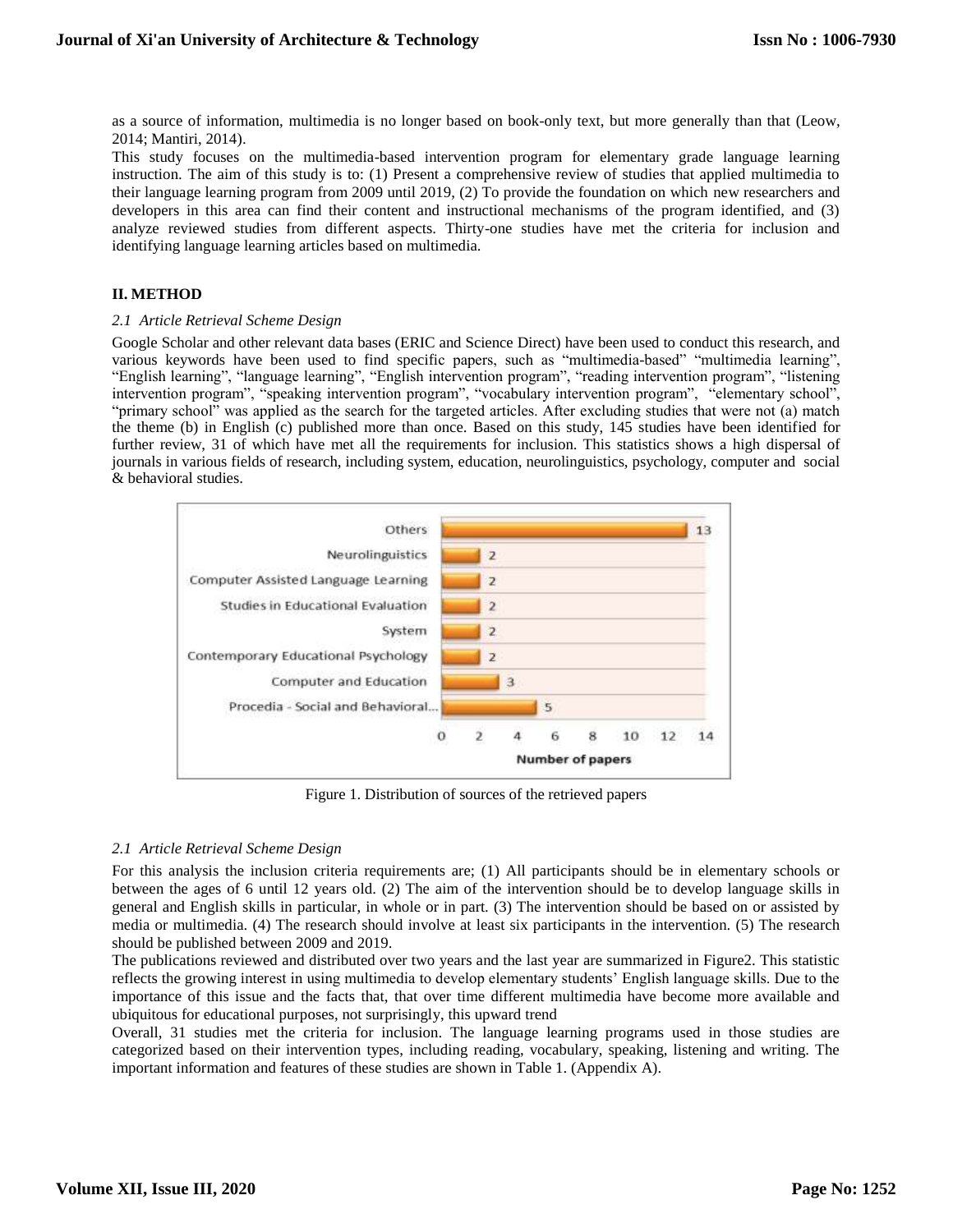

Figure 2. Distribution of selected papers for the period 2009 to 2019

# **III. RESULT AND DISCUSSION**

This paper described and reviewed studies for elementary grade language learning programs that are focused on multimedia and multimedia-assisted. The analysis gave rise to 145 papers and 31 programs. Thus, the content and instructional mechanisms of intervention programs for language learning were summarized in this article, along with the result of their interventions. Table 1 shows the important information and features of these studies. Various aspects of language learning intervention research are discussed in this section.

# *3.1 Interventions*

Studies that used reading and vocabulary hold bigger shares, as illustrated in Figure 3. Therefore, a large number of the interventions centrelize on Reading by using multimedia (e.g. e-book based detection system, two flashcardbased, etc.) and then vocabulary by using multimedia (e.g. Rosetta stone computer software, games, etc.). Language teachers typically recognize the importance of acquiring vocabulary and searching for more effective ways to specifically teach vocabulary (Sharifi, Azizifar, Jamalinesari, & Gowhary, 2015). It is surprising when one knows that multimedia has a proven impact on vocabulary (Abraham, 2008; Chen, 2009), but it requires quite a lot of time. It is not possible to acquire a large amount of vocabularies during school term. Therefore, extensive in-home programs could be a suitable solution for achieving this goal. Additionally, technologies such as computers might be used to increase the rate of incidental vocabulary acquisition.



Figure 3. Distribution of reviewed programs based on intervention type.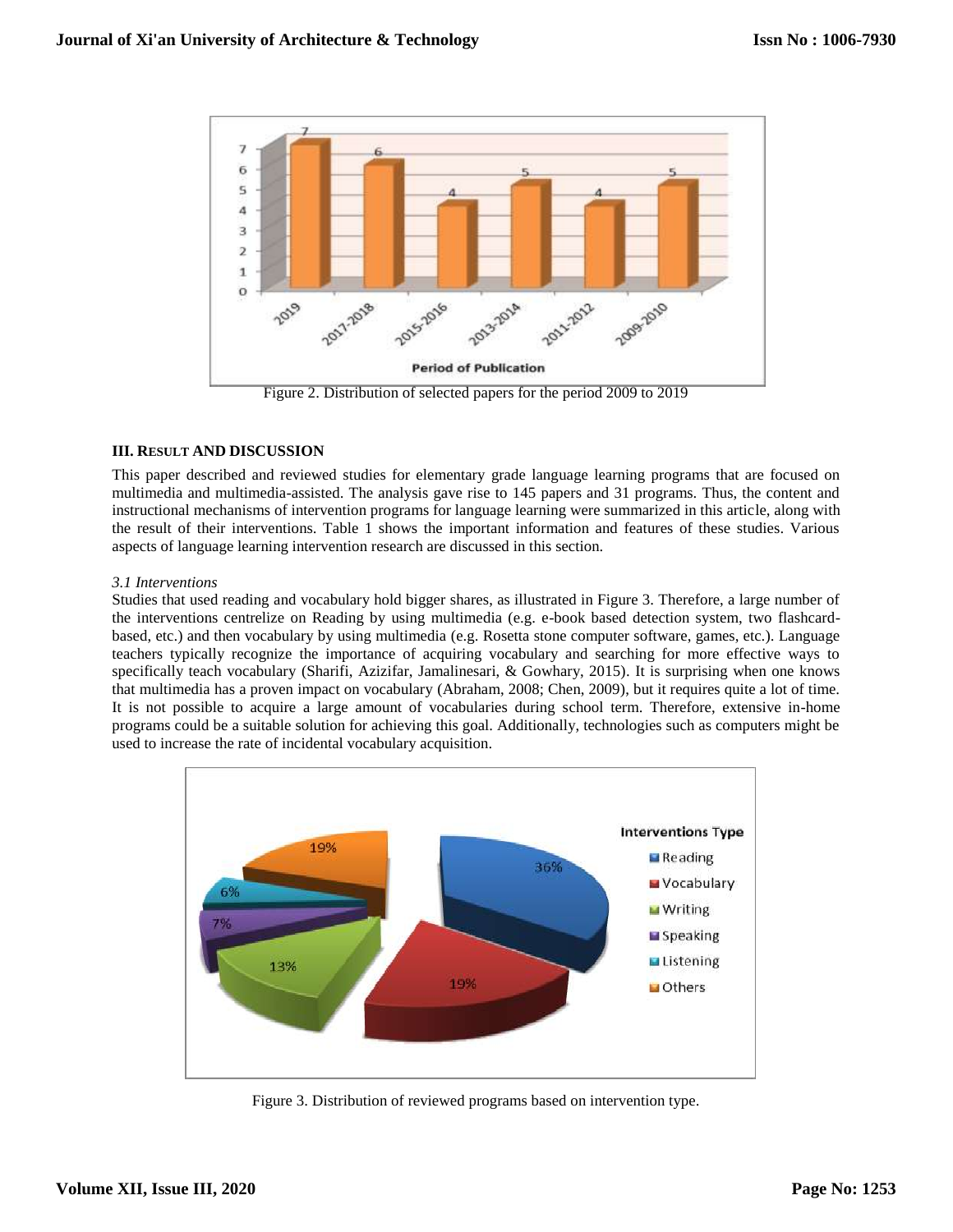These reviewed programs based on intervention type are (1) **Reading**; Cognitive Skill (Keung & Ho, 2009), massive multiplayer online role-playing game (MMORPG) (Suh, Kimt, & Kim, 2010), Curriculum (Kasapo, 2010), Overlapping Waves Model (Lindberg et al., 2011), Scaffolding (Royanto, 2012), Discourse Skills (Yeung, Ho, Chan, Chung, & Wong, 2013), Technology (Jamshidifarsani, Garbaya, Lim, Blazevic, & James, 2018), e-book based detection system (P. Lin, Su, & Huang, 2018), two flashcard-based (Klingbeil, January, & Ardoin, 2019), Morphological awareness (Robertson & Deacon, 2019) and Nonsense Word Fluency (NWF) & Oral Reading Fluency (DORF) (Council, Gardner, Cartledge, & Alana, 2019). (2) **Vocabulary**; Reading Development (Verhoeven, Leeuwe, & Vermeer, 2011), PBL and non-PBL (L. fang Lin, 2015), Media Type (Silverman et al., 2018), autonomy and collaboration (Tseng, Liou, & Chu, 2019), and Games "PowPow (Andreani & Ying, 2019). (3) **Writing**; massive multiplayer online role-playing game (Suh et al., 2010), Curriculum (Kasapo, 2010), Genre-based approach (Oliveira & Lan, 2014), and Situated Language learning (Hwang, Chen, Shadiev, Huang, & Chen, 2014). (4) **Speaking**; Website (Tsou, Wang, & Tzeng, 2006) and Peer Assessment (Hung, 2018). (5) **Listening**; massive multiplayer online role-playing game (Suh et al., 2010) and Children Literature (Gulec & Durmus, 2015). (6) **Others**; thematic ((Rachmadtulla, Iasha, & Sofyan, 2019; Rachmatullah, Zulela, & SYarif, 2019; Saputri & Indriayu, 2018), Language Skills (Wu, 2011), Communicative Language (Kuo, Yu, & Hsiao, 2015), Learning English (Matsuzaki, Ozaki, & Maeda, 2013), and Technology (Chin, Hong, Chen, & Member, 2014).

## *3.2 Multimedia*

Multimedia is a hardware and software computer system that makes it easy to combine pictures, video, photographs, graphics, and animations with voice, text, and data managed by computer programs (Rachmatullah et al., 2019). Multimedia is a device capable of creating dynamic and interactive presentations integrating text, audio, video images, graphics, and animation (Teoh & Neo, 2007). Multimedia has four essential components. First, a computer must be in a position which schedules what is seen and heard. Second, there needs to be a link connecting the user to the details. Thirdly, a navigation device must be in a place that will help the user navigate the linked information network. Fourthly, multimedia provides a place for users to gather, process, and communicate ideas (Ratnawati & Faridah, 2017). Multimedia can be divided into four categories, namely interactive multimedia, linear multimedia, hyperactive multimedia, and kits multimedia. First, Interactive multimedia is a multimedia interface equipped with controller devices that can be controlled by the user, allowing users to select what they want for the next step such as applications program and game applications. Second, linear multimedia is multimedia that doesn't have any controller in it such as TV, movies, and e-books. Third, hyperactive multimedia is multimedia which can be controlled by users via links to existing multimedia elements such as website and games online. Fourth, Kits multimedia is Multimedia is used as learning, involving more than one type of media and organized by a single subject such as audiotapes and CD-ROMs. In this paper, the researchers decided to develop multimedia as a learning tool for elementary school students. This multimedia is expected to help the primary school learning process. The distribution of reviewed interventions based on multimedia details of these studies is shown in Figure 4.



Figure 4. Distribution of the interventions reviewed based on multimedia.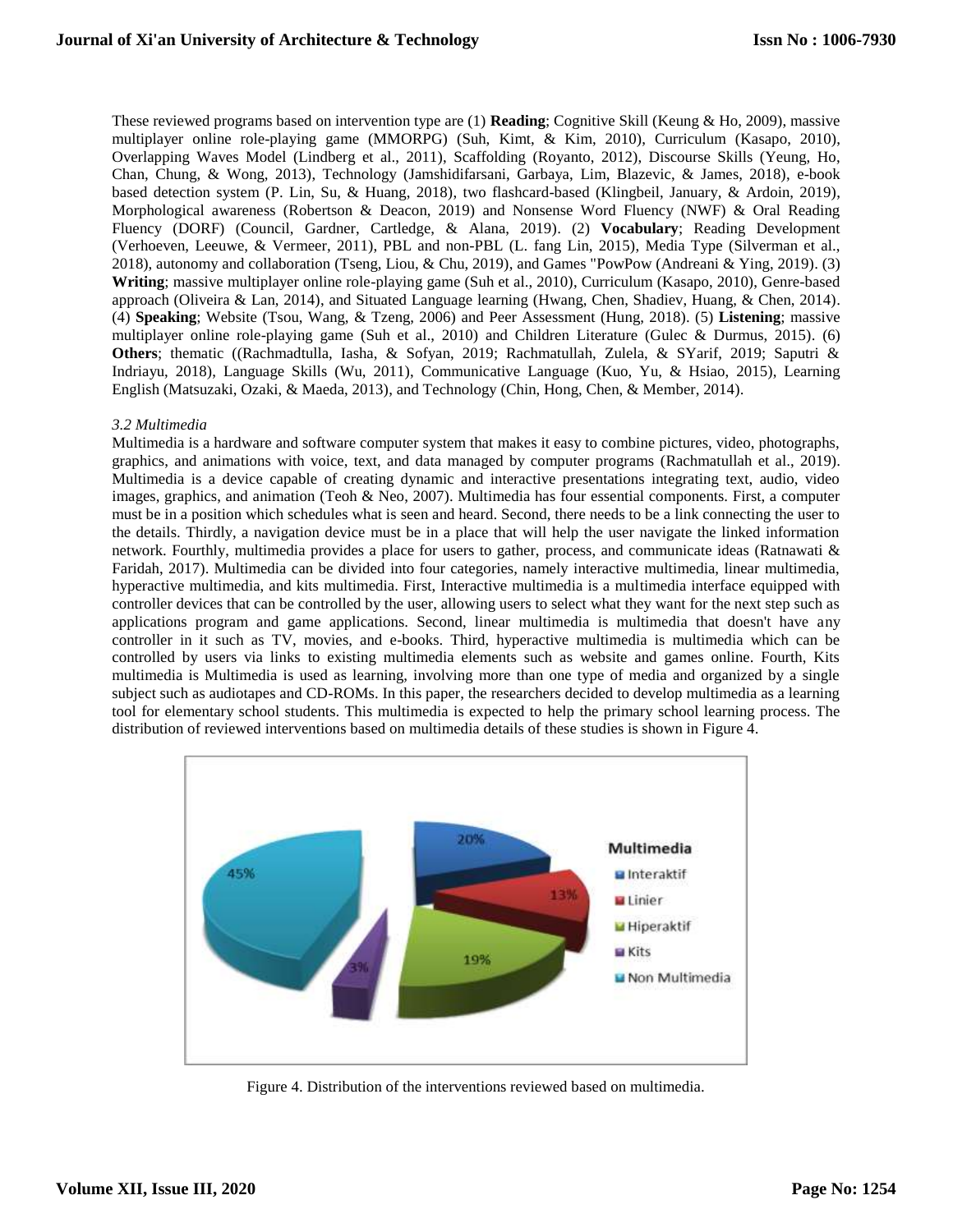## 3.3 Technologies

From the 31 language learning programs mentioned in this article, 20 were computer-based. Mobile phones and tablets were used only five and two times. The distribution of reviewed programs based on technologies details of these studies are shows in Figure 5. It is noteworthy that there is so little research devoted to determining the effect of smartphone and tablet literacy devices on learning English. Given the abundance of English apps available in mobile phones and tablets, studying their effectiveness and seeing which elements of instruction have a greater impact would be beneficial. Besides, too few articles have studied an in-home intervention that is comprehensible because it would be harder and less reliable to track the intervention's fidelity (Jamshidifarsani et al., 2018), but given that nowadays most people are connected to the internet, all usage and performance data can be easily and automatically recorded and transferred. In the absence of their instructor, software applications can be developed flexible enough to give the children customized learning experiences, which can supply an outlet for students who have not access to trained tutors.



Figure 5. Distribution of the interventions reviewed based on technologies.

## *3.4 Grade Levels*

Studies that specifically mentioned the target group grade level as shown in Figure 6, more attention was given to fifth, and second graders (each with approximately 24 and 19 percent), which was expected. Fifth grade has assessed students' critical thinking ability, so an appropriate test is a software package that manages time, self-assesses, and keeps notes for teachers (Suh et al., 2010). There is a general belief, for the second grade, that previous interventions are more efficacious and are validated by numerous scientific studies (Lovett et al., 2017).



Figure 6. The percentage of each elementary grade scale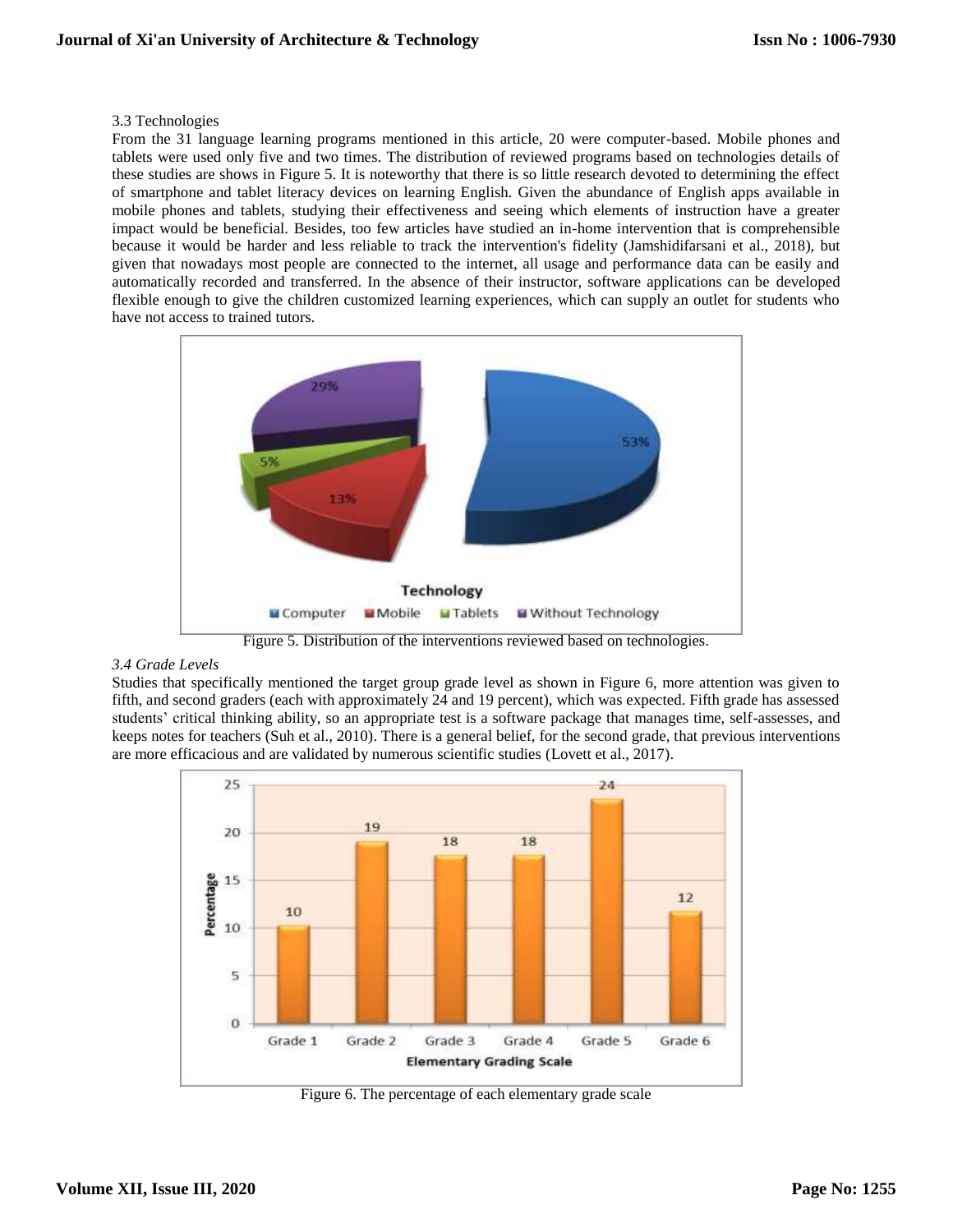# **IV. CONCLUSION**

Since English learning is of the utmost importance and the severe consequences of English learning failure, several researchers have been inspired to develop novel methods to establish more successful English learning strategies. This research aimed to provide a comprehensive overview of multimedia-based or multimedia-assisted intervention studies in English learning for primary grades. This studies aims to supply exhaustive information to researchers and designers of English learning programs on the existing approaches applied to each portion of skills and to offer suggestions by reviewing the studies examined concerning various aspects. Since similar studies were published before 2000, but with each competency such as reading, writing, speaking, and listening programs, this systematic review analysis examined the period from 2009 to 2019. The English learning programs in this paper are classified into five categories: reading, writing, speaking, listening and vocabulary. Finally, the paper presents an analysis of the relevant aspects identified in the reviewed intervention studies on English learning. One hundred and forty-five experiments were reviewed, resulting in 31 programs. Surprisingly, only two studies studied a speaking and listening intervention; this suggests that it is widely underestimated to use multimedia to develop the English language by speaking and listening to early learners. As already stated, this indicates that comprehensive homebased intervention could be a potential solution. Moreover, the use of non-computer technology, such as mobile phones and tablets, is less than anticipated. In addition to the existing pedagogical approaches used in classrooms, designers are recommended to take advantage of the recent advances in digital and information technology to implement new methods not available in schooling.

## **REFERENCES**

- Abraham, L. B. (2008). Computer-mediated glosses in second language reading comprehension and vocabulary learning: A meta-analysis. Computer Assisted Language Learning, 21(3), 199–226. learning : A meta-analysis. *Computer Assisted Language Learning*, *21*(3), 199–226. https://doi.org/10.1080/09588220802090246
- Andreani, W., & Ying, Y. (2019). ScienceDirect ScienceDirect " PowPow " interactive game in supporting English vocabulary " PowPow " interactive game in supporting English vocabulary learning for elementary students learning for elementary students. *Procedia Computer Science*, *157*, 473–478. https://doi.org/10.1016/j.procs.2019.09.005
- Boeriswati, E. (2013). Using Sponge Puppet Strategies to Instill Characters through Storytelling to Elementary School Students in Bekasi. *2nd International Seminar on Quality and Affordable Education (ISQAE 2013)*, (Isqae), 410–413.
- Burchinal, M., Mccartney, K., Steinberg, L., Crosnoe, R., Friedman, S. L., Mcloyd, V., … Child, N. E. (2011). Examining the Black – White Achievement Gap Among Low-Income Children Using the NICHD Study of Early Child Care and Youth Development. *Child Development*, *82*(5), 1404–1420. https://doi.org/10.1111/j.1467-8624.2011.01620.x
- Chen, Y. (2009). A Cognitive Linguistic Approach to Classroom English Vocabulary Instruction for EFL Learners in Mainland China. *English Language Teaching*, *2*(1), 95–100. https://doi.org/10.5539/elt.v2n1p95
- Chin, K., Hong, Z., Chen, Y., & Member, S. (2014). Impact of Using an Educational Robot-Based Learning System on Students ' Motivation in Elementary Education. *Transactions on Learning Technologies*, *7*(4), 333–345.
- Clark, C., & Mayer, R. E. (2011). *E-Learning and the Science of Instruction: Proven Guidelines for Consumers and Designers of Multimedia Learning* (Third Edit). San Fransisco: John Wiley & Sons, Inc.
- Council, M. R., Gardner, R., Cartledge, G., & Alana, O. (2019). Improving reading within an urban elementary school : computerized intervention and paraprofessional factors. *Preventing School Failure: Alternative Education for Children and Youth*, *0*(0), 1–13. https://doi.org/10.1080/1045988X.2018.1540392
- Dickinson, D. K., Golinkoff, R. M., & Hirsh-pasek, K. (2010). Speaking Out for Language: Why Language Is Central to Reading Development. *Educational Researcher*, *39*(4), 305–310. https://doi.org/10.3102/0013189X10370204
- Gulec, S., & Durmus, N. (2015). A Study Aiming To Develop Listening Skills Of Elementary Second Grade Students. *Procedia - Social and Behavioral Sciences*, *191*, 103–109. https://doi.org/10.1016/j.sbspro.2015.04.487
- Hart, B., & Risley, T. R. (1992). American Parenting of Language-Learning Children : Persisting Differences in Family-Child Interactions Observed in Natural Home Environments. *Developmental Psychology*, *28*(6), 1096– 1105.
- Hung, Y. (2018). Group peer assessment of oral English performance in a Taiwanese elementary school. *Studies in Educational Evaluation*, *59*(February), 19–28. https://doi.org/10.1016/j.stueduc.2018.02.001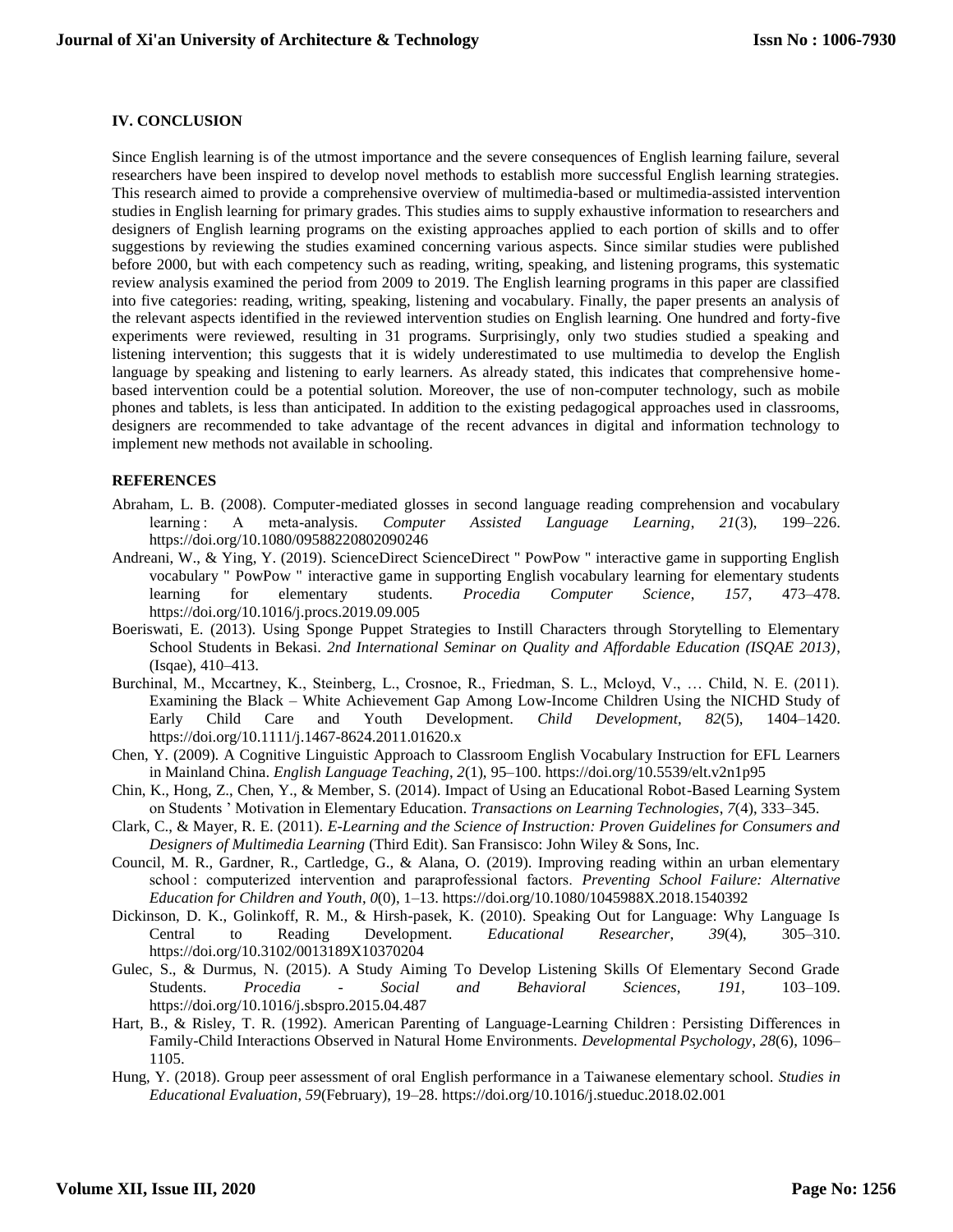- Huttenlocher, J., Waterfall, H., Vasilyeva, M., Vevea, J., & Hedges, L. V. (2010). Sources of variability in children ' s language growth. *Cognitive Psychology*, *61*, 343–365. https://doi.org/10.1016/j.cogpsych.2010.08.002
- Hwang, W., Chen, H. S. L., Shadiev, R., Huang, Y., & Chen, C. (2014). *Improving English as a foreign language writing in elementary schools using mobile devices in familiar situational contexts*. (December), 37–41. https://doi.org/10.1080/09588221.2012.733711
- Jamshidifarsani, H., Garbaya, S., Lim, T., Blazevic, P., & James, M. (2018). Technology-based reading intervention programs for elementary grades: An analytical review. *Computers & Education*. https://doi.org/10.1016/j.compedu.2018.10.003
- Kasapo, K. (2010). A qualitative analysis : How is elementary reading and writing curriculum constructed by first graders ? *Procedia - Social and Behavioral Sciences*, *2*, 996–1001. https://doi.org/10.1016/j.sbspro.2010.03.140
- Keung, Y., & Ho, C. S. (2009). Transfer of reading-related cognitive skills in learning to read Chinese ( L1 ) and English ( L2 ) among Chinese elementary school children. *Contemporary Educational Psychology*, *34*(2), 103–112. https://doi.org/10.1016/j.cedpsych.2008.11.001
- Klingbeil, D. A., January, S. A., & Ardoin, S. P. (2019). Comparative Efficacy and Generalization of Two Word -Reading Interventions with English Learners in Elementary School. *Journal of Behavioral Education*. https://doi.org/10.1007/s10864-019-09331-y
- Kuhl, P. K. (2010). Review Brain Mechanisms in Early Language Acquisition. *Neuron*, *67*(5), 713–727. https://doi.org/10.1016/j.neuron.2010.08.038
- Kuo, F., Yu, P., & Hsiao, W. (2015). Develop and evaluate the effects of multimodal presentation system on elementary student learning effectiveness : within classroom English learning activity. *Procedia - Social and Behavioral Sciences*, *176*, 227–235. https://doi.org/10.1016/j.sbspro.2015.01.465
- Leow, M. F. (2014). Interactive Multimedia Learning: Innovating Classroom Education in a Malaysian University. *The Turkish Online Journal of Educational Technology*, *13*(2), 99–110.
- Lin, L. fang. (2015). The impact of problem-based learning on Chinese-speaking elementary school students ' English vocabulary learning and use. *System*, *55*, 30–42. https://doi.org/10.1016/j.system.2015.08.004
- Lin, P., Su, Y., & Huang, Y. (2018). Evaluating reading fluency behavior via reading rates of elementary school students reading e-books. *Computers in Human Behavior*. https://doi.org/10.1016/j.chb.2018.10.004
- Lindberg, S., Lonnemann, J., Linkersdörfer, J., Biermeyer, E., Mähler, C., Hasselhorn, M., & Lehmann, M. (2011). Early strategies of elementary school children ' s single word reading. *Journal of Neurolinguistics*, *24*(5), 556–570. https://doi.org/10.1016/j.jneuroling.2011.02.003
- Lovett, M. W., Frijters, J. C., Wolf, M., Steinbach, K. A., Sevcik, R. A., Morris, D., … Morris, R. D. (2017). Early Intervention for Children at Risk for Reading Disabilities : The Impact of Grade at Intervention and Individual Differences on Intervention Outcomes Early Intervention for Children at Risk for Reading Disabilities : *Educational Psychology*. https://doi.org/http://dx.doi.org/10.1037/edu0000181
- Mantiri, F. (2014). Multimedia and Technology in Learning. *Universal Journal of Educational Research*, *2*(9), 589– 592. https://doi.org/10.13189/ujer.2014.020901
- Matsuzaki, J., Ozaki, K., & Maeda, T. (2013). Motivational model of English learning among elementary school students in Japan. *Journal System*, *41*(3), 706–719. https://doi.org/10.1016/j.system.2013.07.017
- Minkova, Y. (2016). Contemporary Multimedia Authoring Tools. *International Journal of Engineering Science and Computing*, *6*(10), 2586–2588.
- Oliveira, L. C. De, & Lan, S. (2014). ScienceDirect Writing science in an upper elementary classroom : A genrebased approach to teaching English language learners. *Journal of Second Language Writing*, *25*, 23–39. https://doi.org/10.1016/j.jslw.2014.05.001
- Rachmadtulla, R., Iasha, V., & Sofyan, H. (2019). CD-Based Interactive Multimedia on Integrative Thematic Learning in Elementary School. *ICTES (International Conference on Technology and Education Science)*. https://doi.org/10.4108/eai.21-11-2018.2282040
- Rachmatullah, R., Zulela, M., & SYarif, M. (2019). Computer-based interactive multimedia : a study on the effectiveness of integrative thematic learning in elementary schools. *Journal of Physics*, (012028). https://doi.org/10.1088/1742-6596/1175/1/012028
- Ratnawati, & Faridah, D. (2017). Engaging Multimedia Into Speaking Class Practices : Toward Student ' s Achievement And Motivation. *Linguistic and Aenglish Teaching*, *2*(2), 167–176. https://doi.org/http://dx.doi.org/10.24903/sj.v2i2.135 Engaging
- Robertson, E. K., & Deacon, H. (2019). Morphological awareness and word-level reading in early and middle elementary school years. *Applied Psycholinguistics*, (40), 1051–1071. https://doi.org/10.1017/S0142716419000134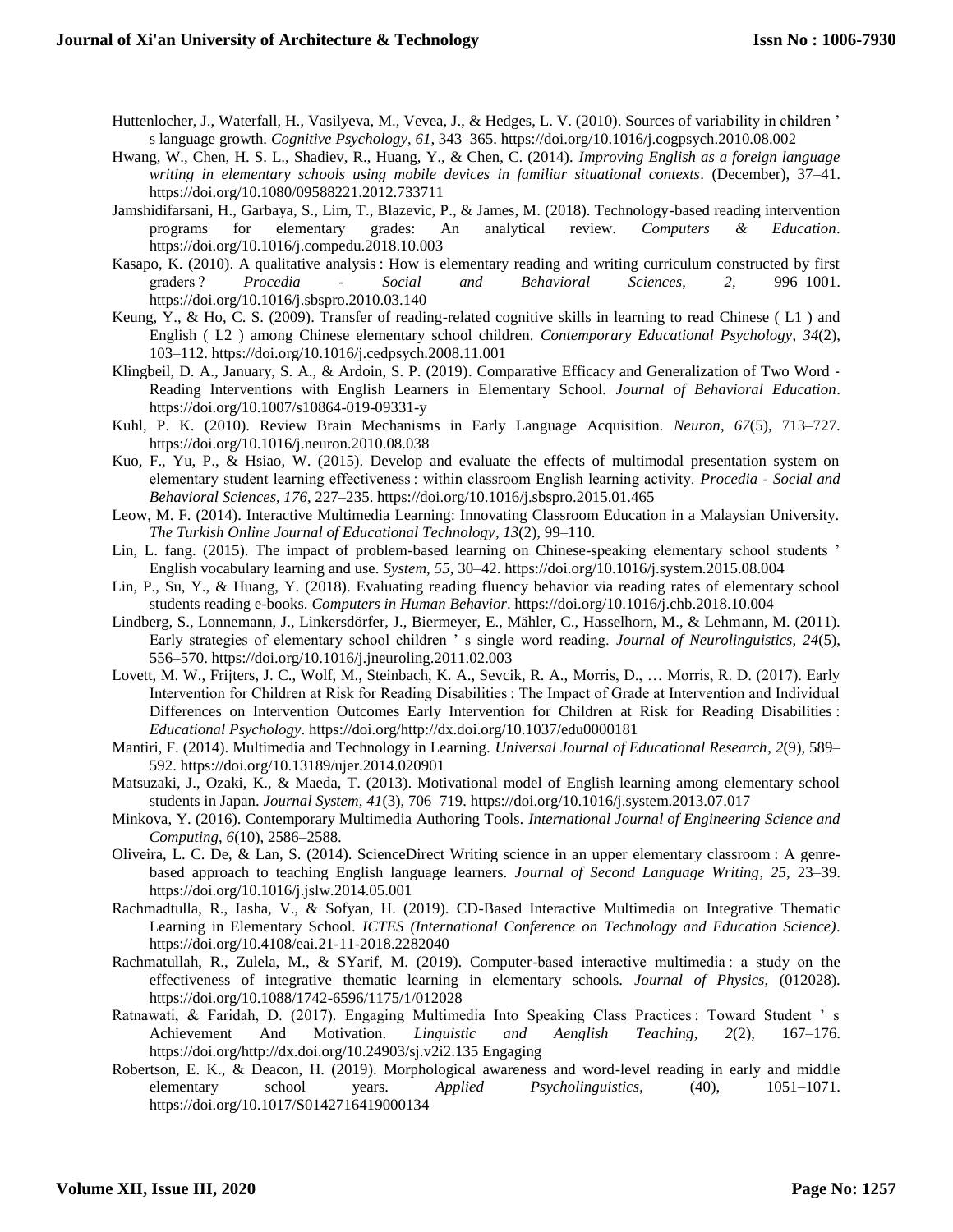- Roblyer, M. D., & Hughes, J. E. (2018). *Integrating Educational Technology into Teaching : Transforming Learning Across Disciplines* (Eighth Edi). Newyork: Pearson Education Inc.
- Rodriguez, E. T., & Tamis-lemonda, C. S. (2011). Trajectories of the Home Learning Environment Across the First 5 Years : Associations With Children ' s Vocabulary and Literacy Skills at Prekindergarten. *Child Development*, *82*(4), 1058–1075. https://doi.org/10.1111/j.1467-8624.2011.01614.x
- Romeo, R. R., Leonard, J. A., Robinson, S. T., West, M. R., Mackey, A. P., Rowe, M. L., & Gabrieli, J. D. E. (2018). Beyond the 30-Million-Word Gap : Children ' s Conversational Exposure Is Associated With Language-Related Brain Function. *Psychological Science*, *29*(5), 700–710. https://doi.org/10.1177/0956797617742725
- Rowe, M. L., Raudenbush, S. W., & Goldin-meadow, S. (2012). The Pace of Vocabulary Growth Helps Predict Later Vocabulary Skill. *Child Development*, *83*(2), 508–525. https://doi.org/10.1111/j.1467- 8624.2011.01710.x
- Royanto, L. R. M. (2012). The Effect of An Intervention Program Based on Scaffolding to Improve Metacognitive Strategies in Reading : A Study of Year 3 Elementary School Students in Jakarta. *Procedia - Social and Behavioral Sciences*, *69*(Iceepsy), 1601–1609. https://doi.org/10.1016/j.sbspro.2012.12.105
- Santos, M. E. C., Chen, A., Taketomi, T., Yamamoto, G., Miyazaki, J., & Kato, H. (2014). Augmented Reality Learning Experiences : Survey of Prototype Design and Evaluation. *Transactions on Leiesarning Technolog*, *7*(1), 38–56.
- Saputri, D. Y., & Indriayu, M. (2018). Need Assessment of Interactive Multimedia Based on Game in Elementary School : A Challenge into Learning in 21 st Century. *International Journal of Educational Research Review*, *3*(3), 1–8.
- Schneider, S., Beege, M., Nebel, S., & Rey, G. D. (2018). A meta-analysis of how signaling a ff ects learning with media. *Educational Research Review*, *23*(August 2017), 1–24. https://doi.org/10.1016/j.edurev.2017.11.001
- Sharifi, M., Azizifar, A., Jamalinesari, A., & Gowhary, H. (2015). The Effect of Rosetta Stone Computer Software on Vocabulary Learning of Iranian Elementary EFL Learners. *Procedia - Social and Behavioral Sciences*, *192*, 260–266. https://doi.org/10.1016/j.sbspro.2015.06.037
- Silverman, R. D., Artzi, L., Mcneish, D. M., Hartranft, A. M., Martin-beltran, M., & Peercy, M. (2018). The relationship between media type and vocabulary learning in a cross age peer-learning program for linguistically diverse elementary school students. *Contemporary Educational Psychology*. https://doi.org/10.1016/j.cedpsych.2018.12.004
- Suh, S., Kimt, S., & Kim, N. (2010). Effectiveness of MMORPG-based instruction in elementary English education in Korea. *Journal of Computer Assisted Learning*, *26*, 370–378. https://doi.org/10.1111/j.1365- 2729.2010.00353.x
- Teoh, B. S., & Neo, T. (2007). Interactive Multimedia Learning : Students ' Attitudes And Learning Impact In An Animation Course. *Turkish Online Journal of Educational Technology*, *6*(4).
- Tseng, W., Liou, H., & Chu, H. (2019). Vocabulary learning in virtual environments: Learner autonomy and collaboration. *System*, 102190. https://doi.org/10.1016/j.system.2019.102190
- Tsou, W., Wang, W., & Tzeng, Y. (2006). Applying a multimedia storytelling website in foreign language learning. *Computer and Education*, *47*, 17–28. https://doi.org/10.1016/j.compedu.2004.08.013
- Usman, H., Maksum, A., & Sutisna, A. (2020). Whole Language Approach; Teaching English Language For Primary Students. *Journal of Xi'an University of Architecture & Technology*, *XII*(II), 2551–2567. https://doi.org/20.19001.JAT.2020.XII.I2.20.2067
- Verhoeven, L., Leeuwe, J. Van, & Vermeer, A. (2011). Scientific Studies of Reading Vocabulary Growth and Reading Development across the Elementary School Years. *Scientific Studies of Reading*, *1*(March 2015), 37– 41. https://doi.org/10.1080/10888438.2011.536125
- Walker, D., Greenwood, C., & Hart, B. (2016). Prediction of School Outcomes Based on Early Language abd Socioeconomic Factors. *Society for Research in Child Development Stable*, *65*(2), 606–621.
- Walker, D., Sepulveda, S. J., Hoff, E., Rowe, M. L., Schwartz, I. S., Dale, P. S., ... Bigelow, K. M. (2019). Language intervention research in early childhood care and education: A systematic survey of the literature. *Early Childhood Research Quarterly*, (xxx), 1–18. https://doi.org/10.1016/j.ecresq.2019.02.010
- Wang, Y. (2009). Using Films in the Multimedia English Class. *English Language Teaching*, *2*(1), 179–184. https://doi.org/10.5539/elt.v2n1p179
- Winarno, S., Muthu, K. S., & Ling, L. S. (2018). Impacts of m-DPBL Approach towards Computer Networks Teaching and Learning Process State of the art. *International Journal of Emerging Technologies in Learning*, *13*(3), 207–215.
- Wu, T.-Y. (2011). Learning English in Taiwan's Elementary Schools. *Journal of Futures Studies*, *16*(December